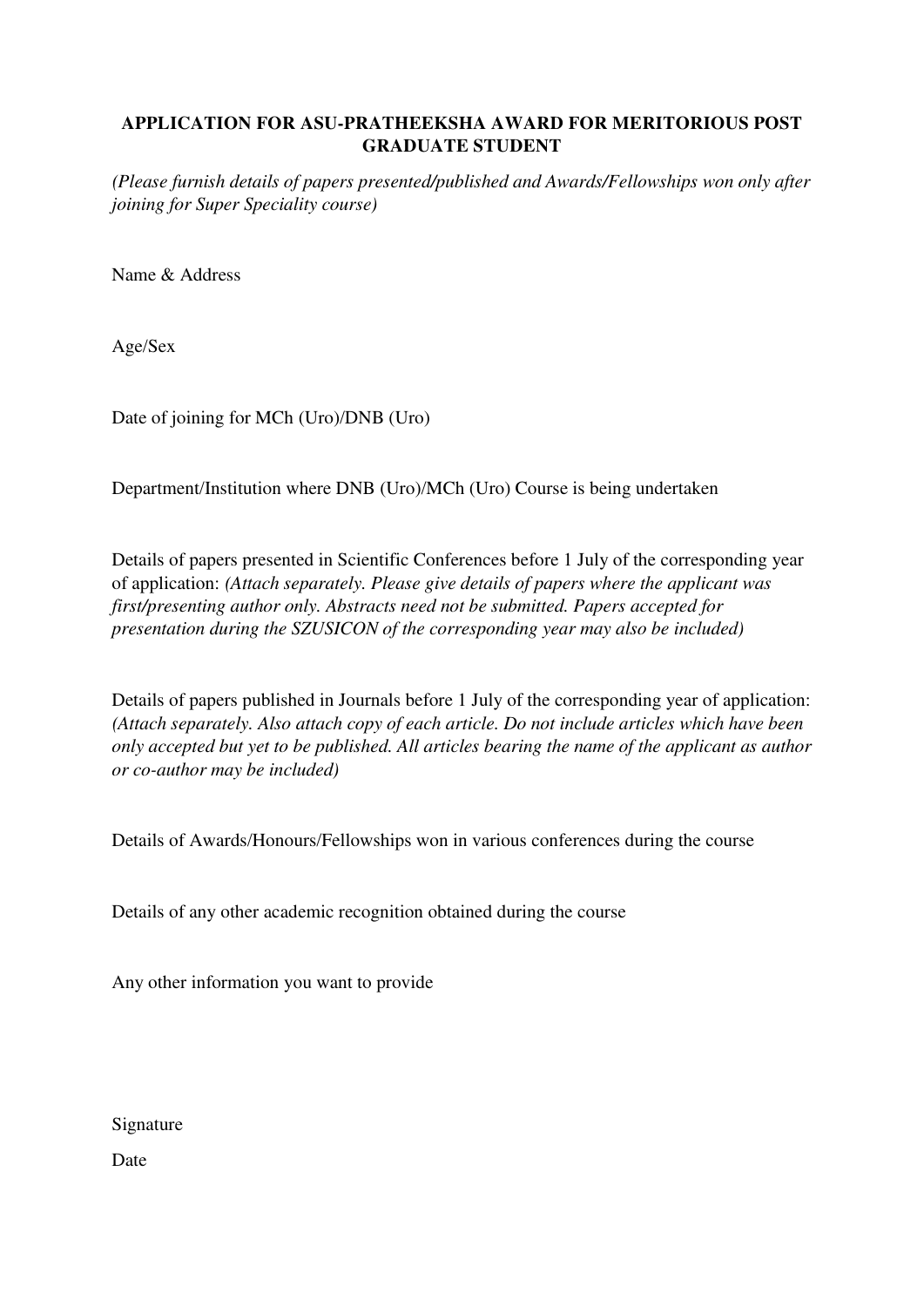## **Recommendation from Head of Department**

I hereby recommend …………………………………….for considering for ASU-Pratheeksha Award for Meritorious PG Student for the year ……………………. and his character/conduct are good. I also certify that the particulars provided above by the student are true and bonafide.

Signature

Date

|  |  | Scoring Pattern for ASU-Pratheeksha Award for Meritorious PG Student |  |
|--|--|----------------------------------------------------------------------|--|
|--|--|----------------------------------------------------------------------|--|

| <b>Item</b>                                          | <b>Status</b>                                                                                                          | <b>Score Pattern</b>  | <b>Total Score</b> |
|------------------------------------------------------|------------------------------------------------------------------------------------------------------------------------|-----------------------|--------------------|
| No of completed years of<br>MCh/DNB as on $1st$ July | 1/2/3                                                                                                                  | 1 per year            |                    |
| Presentations (as<br>first/presenting author only)   | Regional/Others:                                                                                                       | 1 per<br>presentation |                    |
| in conferences                                       | ASU/National:                                                                                                          | 2 per<br>presentation |                    |
|                                                      | International:                                                                                                         | 3 per<br>presentation |                    |
| Papers published in Journals                         | Indexed in<br>Pubmed/Scopus/Medline/<br>Embase/ExcerptaMedica/<br><b>Index Medicus/Index</b><br>Copernicus (as per MCI | 2 Per Paper           |                    |